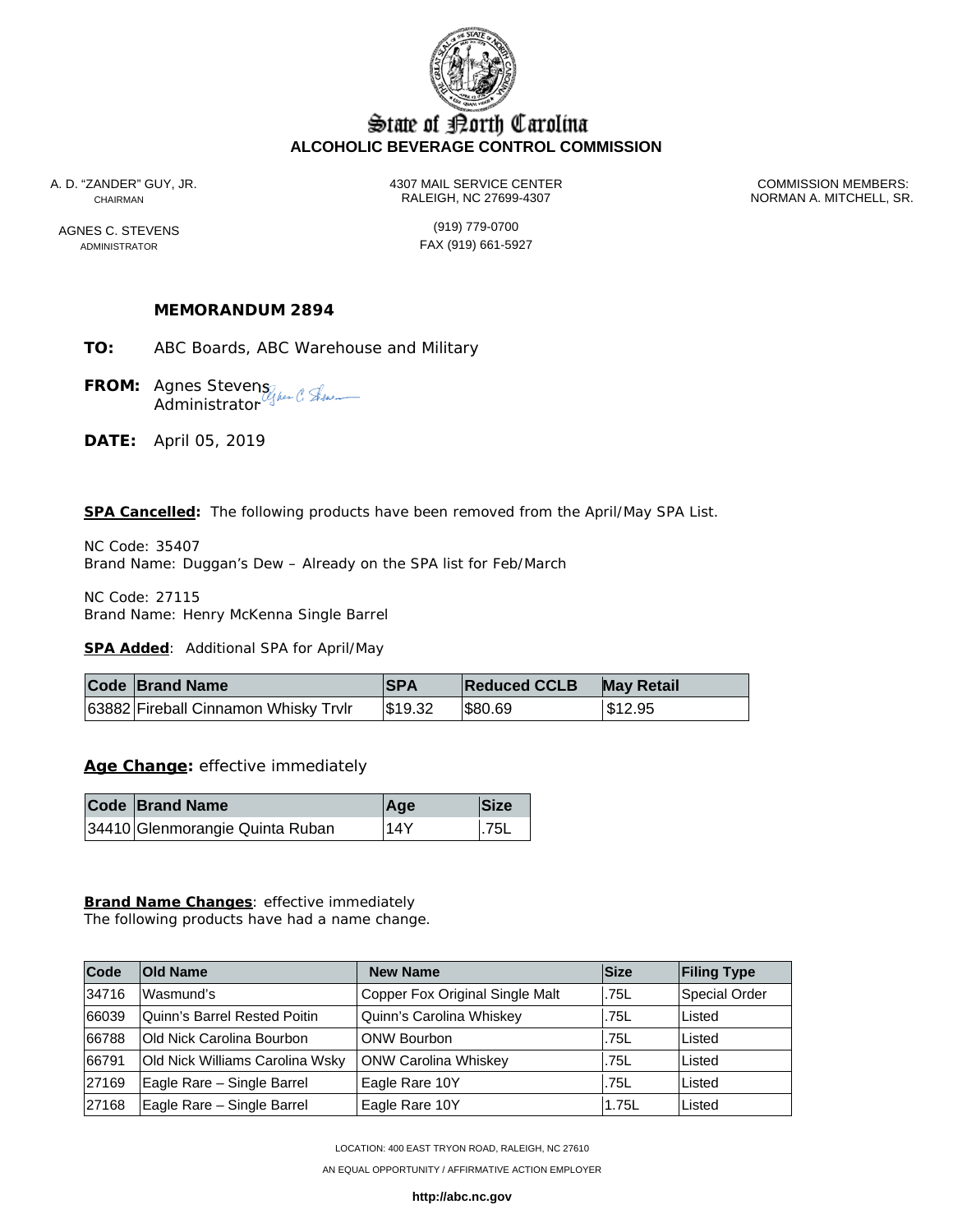## **UPC Changes:** effective immediately

| Code  | <b>Supplier</b>        | <b>Brand Name</b>         | <b>New UPC</b> |
|-------|------------------------|---------------------------|----------------|
|       | 34406 Moet Hennessy    | Glenmorangie Lasanta      | 081753810863   |
|       | 34410 Moet Hennessy    | Glenmorangie Quinta Ruban | 081753831486   |
|       | 61790 MHW / Lucas Bols | <b>Bols Triple Sec</b>    | 080915039197   |
| 65277 | Beam Suntory           | 100 Anos Reposado         | 080686833161   |
| 63646 | Beam Suntory           | Midori Melon              | 088857328430   |

# **Proof & UPC Change:** effective immediately

| Code Supplier          | <b>Brand Name</b>      | <b>IUPC</b>  | lSize | <b>Proof</b> |
|------------------------|------------------------|--------------|-------|--------------|
| 61790 MHW / Lucas Bols | <b>Bols Triple Sec</b> | 080915039197 | .75L  | 30           |

### **Supplier Changes:**

Old supplier: Distillery No. 209 **New supplier**: Vintage Wine Estates (supplier #767) 205 Concourse Blvd, Santa Rosa, CA 95403-8258

|       | <b>NC Code Brand Name</b>                         | <b>Filing Type</b> |
|-------|---------------------------------------------------|--------------------|
| 41069 | No. 209 Gin Cabernet Sauvignon Barrel Reserve Gin | Special Order      |
| 41070 | No. 209 Chardonnay Barrel Reserve Gin             | Special Order      |
| 41071 | No. 209 Sauvignon Blanc Barrel Reserve Gin        | Special Order      |

Old supplier: Hotaling & Co. **New supplier**: LeVecke (supplier #31)

|       | <b>NC Code Brand Name</b>         | <b>Filing Type</b> |
|-------|-----------------------------------|--------------------|
| 63975 | Tempus Fugit Crème de Cacao       | Special Order      |
| 63976 | Tempus Fugit Ligueur de Violettes | Special Order      |
| 63978 | Tempus Fugit Crème de Menthe      | Special Order      |
| 63979 | Tempus Fugit Crème de Banane      | Special Order      |

Old supplier: Barrister & Brewer

**New supplier**: Lonerider Spirits (supplier #769)

624 Holly Springs Rd, Suite 163, Holly Springs, NC 27540

|       | <b>NC Code Brand Name</b>                 | <b>Filing Type</b> |
|-------|-------------------------------------------|--------------------|
| 20251 | Lonerider 50ML                            | Listed             |
| 66273 | Lonerider Bourbon Wsky Sherry Cask Finish | Listed             |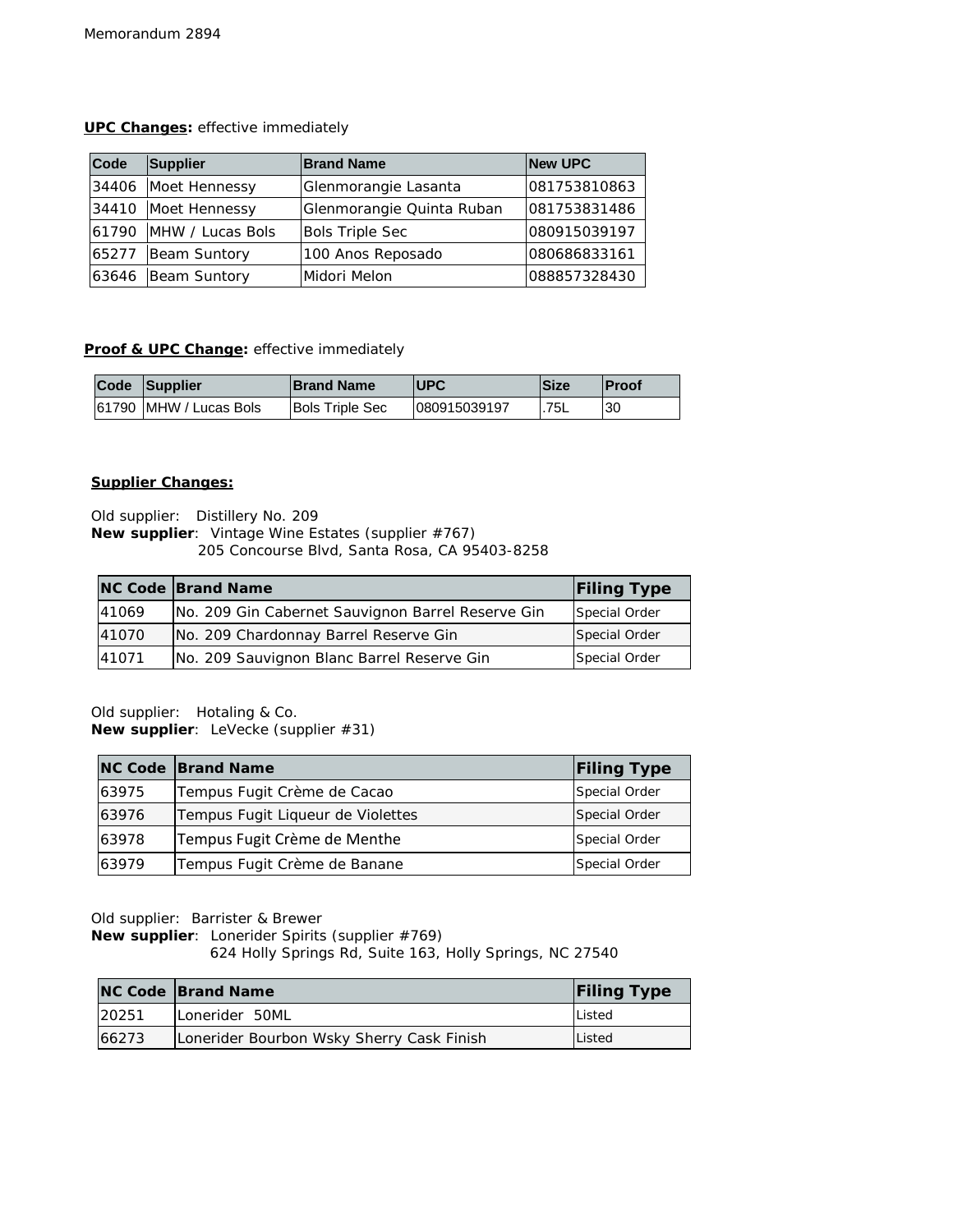Old supplier: USA Wine West

**New supplier**: MHW/ Midwest Custom (supplier #466) Broker is SGWS – ACES 272 Plandome Rd, Manhasset, NY 11030

|       | <b>NC Code Brand Name</b>  | <b>Filing Type</b> |
|-------|----------------------------|--------------------|
| 29449 | Death's Door White Whiskey | Special Order      |
| 40700 | Death's Door Gin           | Special Order      |
| 43366 | Death's Door Vodka         | Special Order      |
| 61558 | <b>Wondermint Schnapps</b> | Special Order      |

Old supplier: Total Beverage Solution

**New supplier**: E & J Gallo (supplier #21) Broker is RNDC – Dogwood Div

|       | <b>NC Code Brand Name</b>          | <b>Filing Type</b> |
|-------|------------------------------------|--------------------|
| 62466 | Amaro Montenegro                   | Listed             |
| 50969 | Vecchia Romagna Etichetta Nera     | Special Order      |
| 50970 | Vecchia Romagna Etichetta Nera 10Y | Special Order      |

#### **Remit to address change**:

Serralles USA (supplier #449) PO Box 198 Mercedita, PR 00715-0198

#### **Broker Changes**:

 $\overline{a}$ 

**Walton's Distillery** (#518) has appointed SGWS - ACES to represent them.

| <b>NC Code</b> | <b>Brand Name</b>                         | <b>Filing Type</b> |
|----------------|-------------------------------------------|--------------------|
| 21335          | E M Walton's Corn Whiskey                 | Listed             |
| 21413          | Jr. Walton's Authentic Carolina Moonshine | Listed             |
| 21418          | Kitty Walton's Apple Pie Moonshine        | Listed             |
| 21566          | Mag Walton's Salted Caramel Moonshine     | Listed             |
| 21567          | Mag Walton's Peach Shine                  | Listed             |
| 21568          | Jr Walton's Pine Shine Colada             | Listed             |
| 66341          | Ur Walton's Pine Shine Colada             | Listed             |
| 66342          | Jr. Walton's Authentic Carolina Moonshine | Listed             |
| 66343          | Mag Walton's Peach Shine                  | Listed             |
| 66344          | Mag Walton's Salted Caramel Moonshine     | Listed             |
| 66345          | E M Walton's Corn Whiskey                 | Listed             |
| 66346          | E M Walton's Corn Whiskey                 | Listed             |
| 66347          | Junior Walton's Premium Select            | Special Order      |
| 66348          | Kitty Walton's Apple Pie Moonshine        | Listed             |

**Kitty Hawk Stills** (#637) has appointed Artisan Beverage Group to represent them.

| <b>NC Code</b> | <b>Brand Name</b>  | <b>Filing Type</b> |
|----------------|--------------------|--------------------|
| 66511          | First Flight Vodka | <b>Listed</b>      |